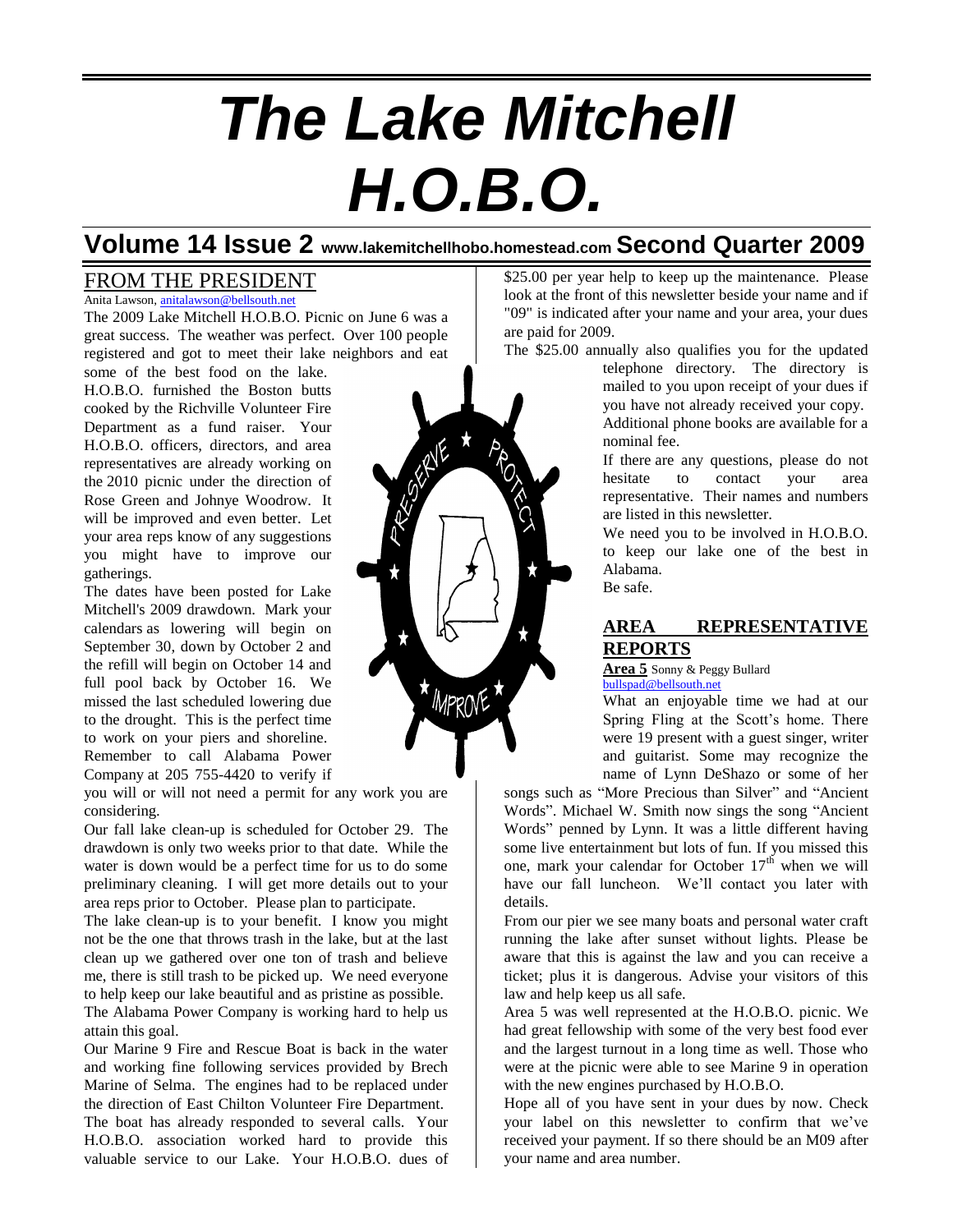Hope everyone has a safe and fun summer. We are looking forward to seeing you around the lake and also at our fall luncheon.

#### **Area 9** Dale & Patty Vann [rdvann@bellsouth.net](mailto:rdvann@bellsouth.net)

Even though it was a bit rainy, we had a good turn out at our 5th annual Memorial Day Get Together. As usual, there was a lot of chatter and laughter. The condition of County Road 264 with its pot holes was discussed. We found out that our good neighbor, Beth Dozier, and her mother were already working on the road problem. They went to the county road department and got the road commissioner to ride with them down County Road 264 to observe first hand how bad it is. It must have been a bumpy ride because about two weeks later all the pot holes were fixed. Thanks to Beth, Mrs. Maddox, and all the people who called and went to the road department to voice their concerns.

The need for fire hydrants on County Road 264 was also discussed. Lee Bendall said he would check on the cost of the hydrants.

Some other highlights from the gathering were stories from some of the first residents on Walnut Creek, getting to know each other better, finding ways to make our area a better place to live and visit, and last but not least, just having a "good ole time".

For those that were not at our annual meeting, strong emphasis was placed on sending in your H.O.B.O. dues. If you have not done so, please consider taking care of this. The fire/rescue boat, fireworks and other donations also mean a lot. Have a safe summer.

**Area 14** Rose & Eric Green [Rosegreenlake14@yahoo.com](mailto:Rosegreenlake14@yahoo.com)

I have lots of great info for you this time. First, Coosa County has stepped it up. They now have the cellular part of the 911 system active. They are in the process of mapping and assigning house numbers to homes in the county. To participate contact Chris Dozier with Coosa 911 at 256-391-2080, or myself at

rosegreenlake14@yahoo.com. He will come to your home to log longitude and latitude coordinates of the home and assign it a house number so that when you call for assistance they will know exactly where you are and how to get there. The signs to place at the end of your driveway are \$20. This is also for those who have landline phone numbers.

For updates on the city water there is now a website, lakemitchellwater.com.

Margie Hunt has an update on the paving of Wildlife Road:

#### *Hello Everyone,*

*Coosa County has committed, in writing, to complete paving of our roads no later than October 1, 2009, barring any unforeseen "Acts of God" that might cause delays. Grading will begin soon; however, there are a couple of small paving projects ahead of ours, so we'll have to be patient over this summer.*

*Thanks to all of you who gave so generously.*

As for city water down Wildlife Road, it will be done after the road is paved.

It was nice to see everyone at the picnic. Thank you for all of the tasty dishes you brought!

Hope everyone has a fun and safe summer, we will see you on the water.

#### Area 15 Anita & Jerry Lawson **[anitalawson@bellsouth.net](mailto:anitalawson@bellsouth.net)**

Our 90 degree weather has arrived. This means more people and more activity on our lake. I want to remind each of you of the dangers of skiing in or out of a slough. You cannot see any approaching watercraft until they are right on you. Be careful and courteous to your fellow boaters.

Also, when in a slough your boat should be at idle speed only. If you have slowed down and the nose of your boat is up, look at the wake you are creating. The wake erodes the shoreline.

Our neighbors, Billy and Debbie Ward, have been working all winter on their new house and it is looking so good. Before long they will be sitting on their front porch in rocking chairs enjoying their view with no work to do. Of course, we all know if you own a lake house it is never finished!

Be sure and call the power company at 205 755-4420 before starting any projects to see if you need a permit.

#### **COMMITTEE REPORTS**:

#### **Water Quality Report** Sam Piccolo, Chairman [sampiccolo@centurytel.net](mailto:sampiccolo@centurytel.net)

| <b>PARAMETER</b>         | <b>ACCEPTABLE</b><br><b>RANGE</b> | <b>SIX SITE</b><br><b>AVERAGE</b> |
|--------------------------|-----------------------------------|-----------------------------------|
| Dissolved O <sub>2</sub> | $5-9$                             | 8.65                              |
| pН                       | $6.5 - 8.2$                       | 7.44                              |
| Alkalinity               | $20+$                             | 41.66                             |
| Hardness                 | $10 - 120$                        | 46.66                             |

Quarterly Report Average Water Quality

A low **dissolved oxygen** level indicates a demand on the oxygen in the system. Pollutants such as inadequately treated sewage as well as decaying natural organic matter can cause low oxygen levels. The **ph** scale ranges from very acidic such as battery acid to very basic such as household lye. The midsection of the scale between 6.5 to 8.2 is optimal for most organisms. If a body of water has an abundance of buffering materials causing high **total alkalinity**, it is more stable and resistant to ph changes. When alkalinity is above 20mg/l there is a marked increase in nutrient utilization**. Hardness** refers primarily to the amount of calcium and magnesium, which enters the water mainly by leaching of rocks. Both minerals are essential to the development and growth of aquatic plants and animals.

#### **Environmental** Dan Murchison [danmurchison@gmail.com](mailto:danmurchison@gmail.com)

The Lower Coosa Clean Water Partnership promoted through Lake Mitchell H.O.B.O. the installation of monofilament line recycle containers placed at Higgins Ferry Park launch, Barrett's Camp on Hatchet Creek, Blue Creek Marina and GRACES Marina. The recycled line will be returned to Berkley Line Manufacturing to be recycled into environmentally friendly fish attracters.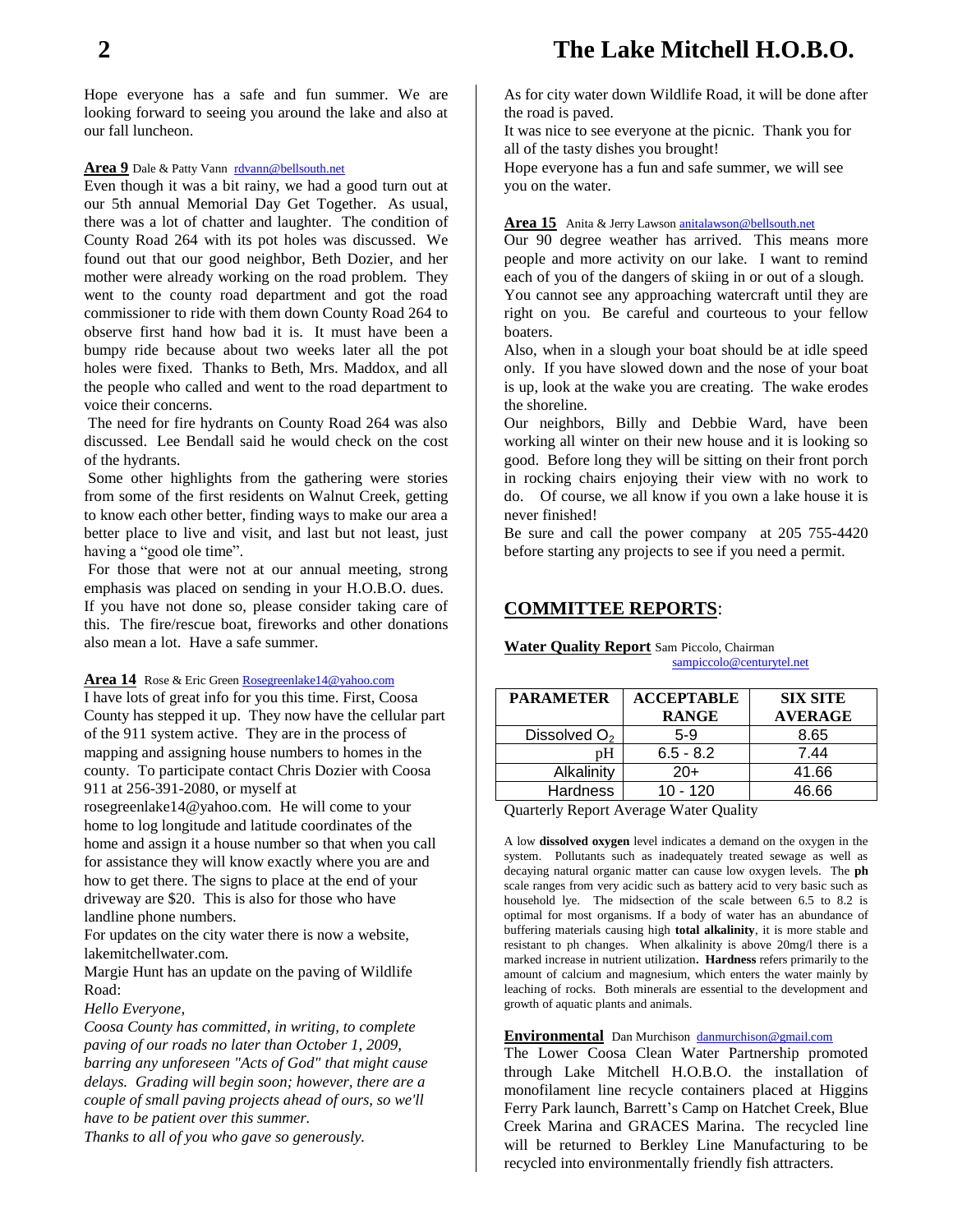## **3 The Lake Mitchell H.O.B.O.**

There is considerable interest by several fishermen and residents on Lake Mitchell to establish a bass and crappie restocking program. Something similar to Mark's Outdoor program on Lay Lake where tournament participants are given fingerling bass to release at their favorite fishing holes during each tournament. If you would like to help with this effort, contact Dan Murchison at 755-0521 or 408-7445, or Bill Smith (Area 8) at 967-7169 or 755-6760.

We continue to have reports of erosion and silt problems from construction sites on Lake Mitchell. Excessive silt is very harmful to spawning areas and water quality. Report these problems directly to the Alabama Department of Environmental Management at 1-800-533-2336.

To report sick or deformed fish or other wild life call Emergency Game Watch, Marine Resources at 1-800- 272-4263. I have tried to promote the planting of bald cypress trees in wetland areas, heads of creeks and certain sloughs. It is my opinion and that of some other environmentalists that these trees would help with slowing erosion, improve water quality, and serve as spawning areas for fish. In addition, they are very attractive and generally environmentally friendly. If you have an interest in this, contact Dan Murchison.

#### **Scholarship** Steve Miles **smiles2@bellsouth.net**

Congratulations Samantha Ray! Samantha, a senior at Chilton County High School, was the winner of the first *Lake Mitchell H.O.B.O. Environmental Awareness College Scholarship*. The scholarship in the amount of \$2500 was awarded in May. The scholarship was funded through donations from H.O.B.O. members and funds raised by our Lake Mitchell H.O.B.O. calendar sales. Students from Chilton and Coosa Counties are eligible to apply. Scholarship selection criteria are based on grades, ACT test scores, writing ability, participation in H.O.B.O. environmental activities and interview attributes. There were twelve applicants involved in the 2009 H.O.B.O. scholarship program. The scholarship committee would like to thank all who participated in 2008 by purchasing a calendar and thank everyone who donated to the scholarship fund. The scholarship committee hopes to continue this as an annual event and is looking forward to 2010. The committee will be planning fund raisers, including the 2010 Lake Mitchell H.O.B.O. Calendar, to supplement donations.

#### **BULLETIN BOARD**

#### **Alabama Power Company posts drawdown dates**

Dates are now set for the 2009 fall drawdowns of Jordan, Mitchell and Lay lakes. The lakes are typically drawn down temporarily every two years so property owners can perform shoreline maintenance. Drawdowns have not taken place since 2005 because of the recent drought. The fall 2009 drawdown schedule is as follows: Jordan/Bouldin Normal elevation 252, drawdown elevation 248/249 Start lowering 9/16/09

End lowering 9/18/09 Start refill 9/30/09 Return to normal by 10/2/09 **Mitchell Normal elevation 312, drawdown elevation 308/309 Start lowering 9/30/09 End lowering 10/2/09 Start refill 10/14/09 Return to normal by 10/16/09** Lay Normal elevation 396, drawdown elevation 393/394 Start lowering 10/14/09 End lowering 10/16/09 Start refill 10/28/09

Return to normal by 10/30/09

Before you begin construction, make changes or additions to any structures or the shoreline, you need to contact Alabama Power Company for a permit.

Changing conditions could warrant adjustments to the schedule. Any changes will be posted on Alabama Power's automated Reservoir Information System at 1-800- LAKES11 (1-800-525-3711) and [https://lakes.alabamapower.com.](https://lakes.alabamapower.com./)

#### **Contact information for permitting questions**

The phone number at the Alabama Power Shoreline Office is (205) 755-4420. Ask for Gala Wheat.

#### **CEDAR COVE RENTALS** Judy Murchison

Oops. I inadvertently left out the ad for Cedar Cove Rentals when the new phone book was sent to the printer. Shame on me! Here is the ad for all to see and hopefully pass the word about short-term rentals on the lake, you might want to cut it out and tape it in the back of your new book. Please consider all our phone book advertisers for your needs.

#### **CEDAR COVE RENTALS**

*DO YOU HAVE OVERFLOW GUESTS AND NEED A HOUSE TO RENT?*

*DO YOU HAVE A FRIEND THAT WOULD LIKE TO SPEND A WEEK ON THE LAKE TO SEE IF THEY WANT TO BUY ON THE LAKE? DO YOU HAVE FRIENDS/RELATIVES THAT WOULD* 

*LOVE TO TAKE A VACATION ON BEAUTIFUL LAKE MITCHELL?*

IF YOU ANSWER "YES" TO ANY OF THESE QUESTIONS CEDAR COVE RENTALS CAN HELP! THEY HAVE SEVERAL WATERFRONT HOUSES AVAILABLE FOR SHORT-TERM RENTAL. ONE HAS 3 BEDROOMS 2 BATHS AND THE OTHERS HAVE 2 BEDROOMS AND 1 BATH. RENT BY THE WEEK or WEEKEND. CALL 205- 755-0863 OR VISIT THEIR WEBSITE AT

[http://www.cedarcoverentals.com](http://www.cedarcoverentals.com/)

#### **Please note other corrections to new phone book**

Corrections to 2009-2010 (green) Phone Book: Area 1

Lee, J.B. & Doris: change email to **leeonlake@netzero.net**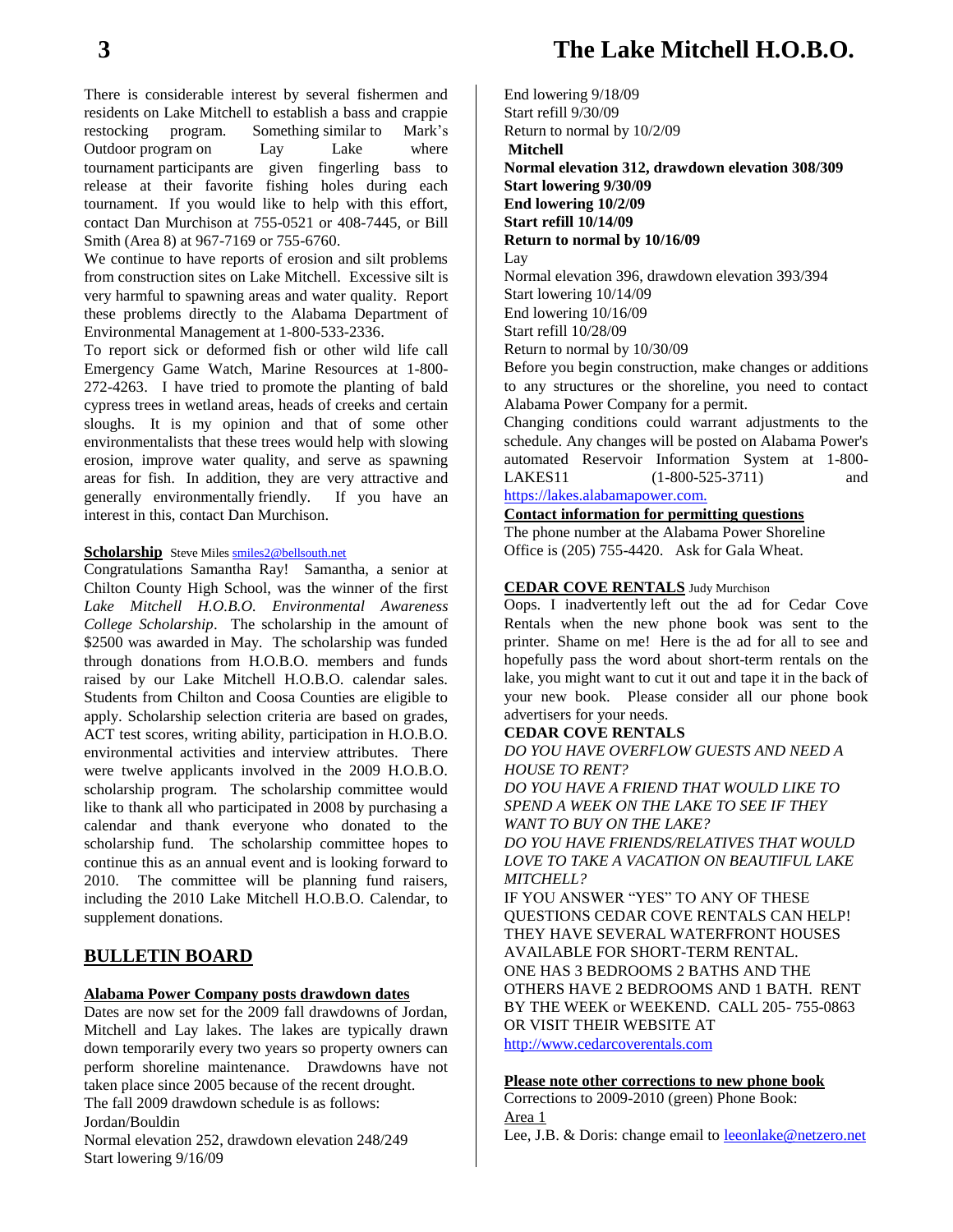## **4 The Lake Mitchell H.O.B.O.**

Haley, Jim: correct home address to 704C, Destin, Florida 32541 Area 2 Callaway, Noland & Kitty: delete from book Area 3 Henderson, Barbara: change email to [bhenderson1337@charter.net](mailto:bhenderson1337@charter.net) Area 5 Buck, Gray, Jr & Dot: delete Dot & Gray Jr and add Buck, Tom &Pam 1140 Winchester Cove, Vestavia, Al 35216, Home Phone (205) 979-1269, no Lake Phone Burkes, Herbie & Linda: Cell Phone change to (205)361- 1294 Area 7 Johnston, JoAnn: correct home phone to 978-1610 Area 9 Watley, Bobby & Carolyn: change email to [watleyc@centurytel.net](mailto:watleyc@centurytel.net) Area 10 Derryberry, Mary Charles: change email to [marychas@hughes.net](mailto:marychas@hughes.net) Griffith, Stan & Vickie: change email to [vgriffithnp@hotmail.com](mailto:vgriffithnp@hotmail.com) Mims, Johnny & Jennifer: change home address to 874 Cox Drive, Clanton, Al 35045 Seagle, Linda: change email to [lseagle@hughes.net](mailto:lseagle@hughes.net) Area 12 Gallups, Wayne: Home Phone (256) 245-0032 Area 13A Zeigler, Alan & Nanc[y: azeigler@zieiglerlawfirm.com](mailto::%20azeigler@zieiglerlawfirm.com) Stocking, Ann: [grannyhose04@aol.com](mailto:grannyhose04@aol.com) Vinson, Toby & Jamie: [jvinson@chubb.com](mailto:jvinson@chubb.com) Area 13B Cruse, Don & Judy: 3065 Valley Ridge Road, Birmingham, Al 35242, Home Phone (205) 980-3259, Lake Phone (256) 377-2604 Area 14 Pickering, Jimmy: Home Phone (803) 323-7745, Email: [j\\_pickme@yahoo.com](mailto:j_pickme@yahoo.com) Smith, Ed & Cindy: add Lake Phone (205) 441-2225 or 441-2226 Area 15 Tossey, Gregg: email change to **tossey55@att.net**, Lake Phone (334) 224-6891

#### **ANNOUNCEMENTS**

*Email any submissions to [beckmau@earthlink.net](mailto:beckmau@earthlink.net) and [judymurchison@gmail.com](mailto:judymurchison@gmail.com) for editing and inclusion.*

#### **Memorial Gifts**

*The Lake Mitchell Memorial Fund is available for gifts in honor or in memory of a friend or loved one. Please send your contributions to our post office box and note your check accordingly. The intent is to set aside these funds until there is a sufficient amount to fund special projects.*

#### **"Good Neighbor" postings**

You now have an opportunity to give and take, or sell and buy with your lake neighbors. We are offering this

opportunity to any current (annual dues paid) member of our organization. If you have an item to sell or give away, or are looking for an item, you may submit a written request to Becki McCallum at [beckmau@earthlink.net.](mailto:beckmau@earthlink.net) She will verify that you are a current member and reserve the right to edit the content. Any requests for publication need to be made by the newsletter deadline posted on the above calendar.

**Found by the Bullards** (they live on the main river channel): we had a high back green with a flower emblem plastic chair to float up, as well as a baby blow up floating toy seat in the shape of a frog during one of our last storms. Not very valuable but the chair may complete someone's set. Who knows if they would want it back or not? Please call Sonny and Peggy at 755-9514 if you know where they came from.

#### **From Judy Murchison:** I know of a pontoon boat for sale.

1984 Crest, 50 HP Mercury motor. The canopy could use repairs. Asking \$1500.00. Call me for contact info at 755-0521 or 408-7445.

**Speaking of good neighbors…***this topic has become a concern for many residents on our Alabama lakes*

Please Be Courteous on Lake Mitchell Tommy Carpenter

Recently I read a request in our newsletter asking boaters to please be courteous with sound systems onboard some of the new boats. I did not fully understand the reason for this request until recently. I noticed two boats were parked just past Goat Island in Area 3 and were playing their "music" extremely loud. ("Rap" or "Hip Hop" I think). One boat took off pulling a skier but the other boat stayed and turned the volume up. I had been fishing in the area that morning and had planned to fish that afternoon while watching the beautiful sunset we see looking back into the creek. The music was so annoying I just gave up. Remembering the article, I approached the boat and the passengers on board seemed very friendly. We exchanged hellos and then I asked if they realized how loud the music was. I also explained that many people spend their time on the lake to enjoy its natural beauty, peace and quiet. The response I received was less than encouraging.

Legally the water patrol can do nothing unless boaters are being unsafe and honestly that was not the case. It is just a matter of courtesy. I encourage every H.O.B.O. who encounters this issue to address the participants in a nice way and let them know we would appreciate a little less volume, especially in the creeks. If you must play your sound system loud please go out on the main river where there is more space and it reverberates less. I have enjoyed Lake Mitchell for over forty years and I hate to see all of us who enjoy its beauty and tranquility overly disturbed by a few boaters with a great deal of noise.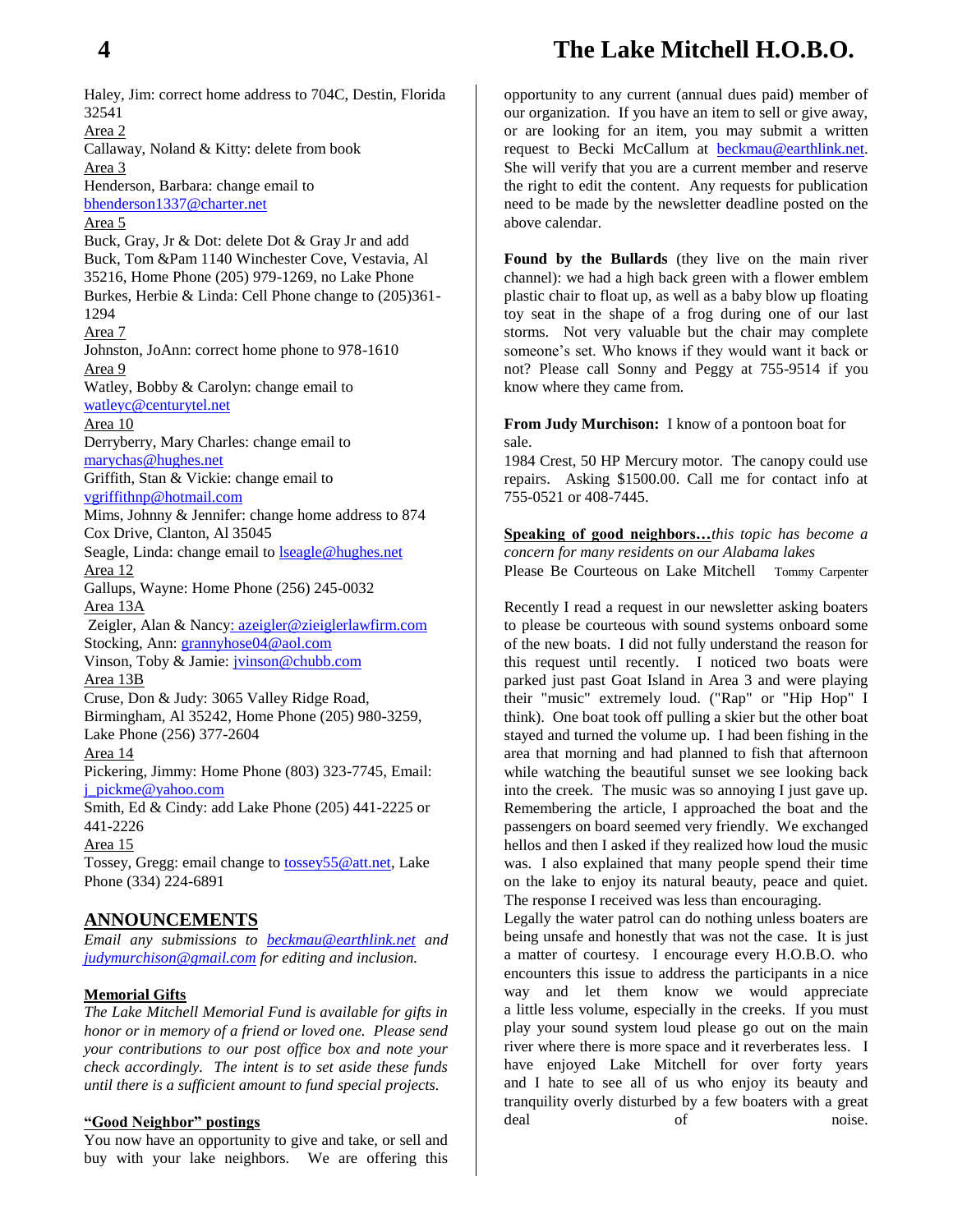#### **H.O.B.O. needs a new(er) work boat!**

Our current utility boat is virtually beyond repair. If anyone has an older pontoon boat they are willing to donate (tax deductible), or if you know of anyone willing to donate an older boat, please contact Anita Lawson at 205 663-7035, 256 377-4584, or [anitalawson@bellsouth.net.](mailto:anitalawson@bellsouth.net)

#### **Are you taking pictures?**

Submission for this year's photo contest began in April. We like to get photos from each season on the lake (they are ALL beautiful). Deadline for submissions is end of August. Proceeds from calendar sales fund our new *Lake Mitchell H.O.B.O. Environmental Awareness College Scholarship.*

#### **Marine Police has accomplished much in 50 years** *reprinted with permission*

By [David Rainer](http://www.clantonadvertiser.com/staff/david-rainer/) | Clanton Advertiser, Published Monday, April 6, 2009

From humble beginnings in 1959, the Alabama Marine Police Division has moved to the forefront of the nation's effort to make waterways a safer place to enjoy the wonders of Alabama's vast aquatic resources. The Marine Police Division has been honored by a Joint Resolution of the Alabama Legislature, recognizing its 50th anniversary and its commitment to safety on Alabama's waters, which encompasses 1.2 million acres of surface area.

"Fifty years is a big milestone for any agency that serves the public," said John T. Jenkins, Director of Marine Police. "During those 50 years, Alabama has been one of the leaders in water safety across the nation. We were the first, in 1978, to require an emergency cutoff (kill) switch. "We actually passed one of the most comprehensive boating safety regulations in the nation when the Legislature passed the Boaters Safety Reform Act (aka Roberson-Archer Act) in 1994. That made Alabama the first state in the nation to require an operator's license. We were the first state in the nation to make boater education mandatory in the public school system. In 2001, the act was updated to establish blood alcohol levels for boating under the influence enforcement, and it enhanced our boating regulations overall."

Marine Police currently has two pieces of legislation in the current session. One has passed and is awaiting Gov. (Bob) Riley's signature. That bill increases the property damage to \$2,000 before an accident report is required. Current law requires a report for damages of \$50 and greater. "This puts us in line with all other states and the Coast Guard," Jenkins said.

The other legislation is a boat theft bill that prohibits the falsification of the identification number or registration of a vessel or vessel trailer and provides for criminal penalties, including possession of stolen equipment. It also provides for forfeiture procedures under certain conditions. The legislation is out of committee in both houses, awaiting votes.

With 38 years of service in Marine Police, Major Bob Huffaker has personally witnessed a great deal of the progress from the effort to increase boating safety education and enforcement.

"The number of fatalities when I started in 1971 through the 1980s up until the Boating Safety Reform Act remained consistently high," Huffaker said. "One year we had 52 boating-related fatalities. We've seen a dramatic reduction in fatalities since the Boating Safety Reform Act. The year after we implemented the vessel operator's license, we saw a 47-percent reduction in fatalities to 17. Fatalities have been running in the teens since 1998." Huffaker said he has seen the number of Marine Police personnel fluctuate over the years, from a low of 28 to the current 64, which includes officers and supervisors. Those officers must patrol all 67 counties and multiple river systems – Tennessee, Coosa, Tallapoosa, Warrior, Alabama, Tombigbee, Chattahoochee and Mobile rivers, as well as the Mobile Delta, Mobile Bay and coastal waters from Orange Beach to Grand Bay.

"The main thing I've seen is the mass reduction in fatalities on Alabama's waterways," Huffaker said. "We have a better educated and more knowledgeable boating community than we had in the earlier days. Educated boaters are safer boaters."

Lt. Erica Shipman, who is charge of education and the boat operator licenses, thinks the portion of the Boating Safety Reform Act that required education through boating safety classes as a part of the license process as a key factor in the increase in safety on Alabama's waters. "Because of that, we have seen dramatic decreases in fatalities and even our accidents on the water," Shipman said. "Other states across the nation look to us to see what we've done to reduce our fatalities and our accident statistics. We've even had Australia and other countries call here to see what our program consists of because we have had such dramatic reductions."

In Alabama anyone who operates a boat has to have a boater (vessel) operator's license. Anyone 12 years and older must possess the license, although operators who are less than 14 years old must have someone 21 years old or older on board, who also has a vessel operator's license in possession, and is seated in a position to take immediate control of the vessel if necessary.

The vessel operator's license can be acquired after successful completion of a boating safety class offered by Marine Police, U.S. Coast Guard Auxiliary or the U.S. Power Squadron. Online course are available BoaterExam.com and Boat-Ed.com. An alternative is to take a written examination at any Department of Public Safety Driver License Office in the state. Study materials are available at those offices. Boaters born before April 28, 1954 are exempt from the examination requirements. "The class is an all-around boating course that is extremely comprehensive," Shipman said. "It covers rules of the road, safety, aids to navigation, trailering and other issues that make boating safer and more enjoyable. In Alabama, we have licensed over 666,000 boaters to date."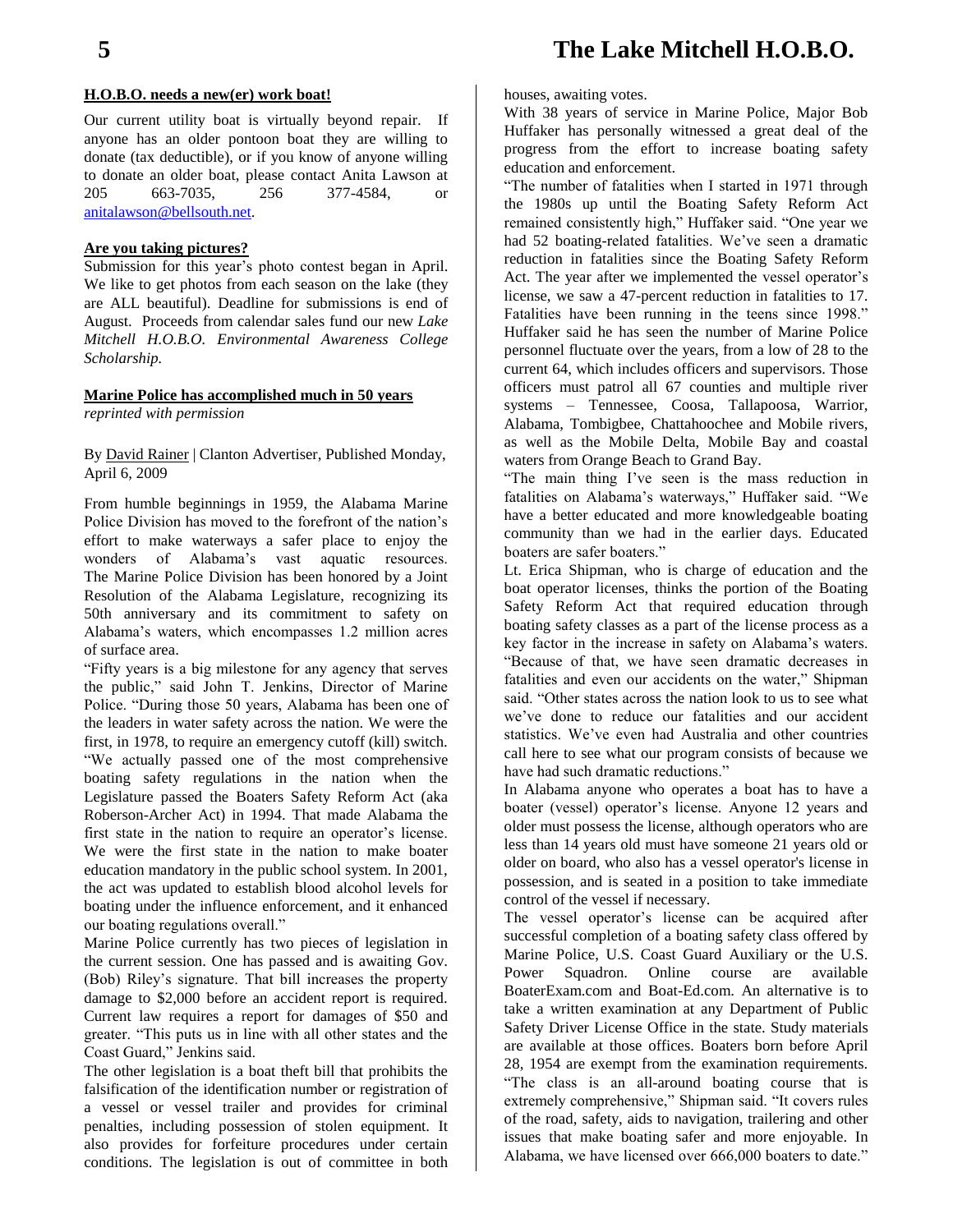Jenkins said that more than 273,000 boats are registered in Alabama.

Even with the effort those numbers demand, the Marine Police Division is also wrestling with a cut in funding, which has affected every state agency.

"With the economic downturn, we have had to reevaluate where we have our people, how we patrol," Jenkins said. "We're trying to save money anyway possible, just like any other agency. We're not filling some of our open positions. We've looking for more fuel-efficient operation of our vehicles and vessels. We're trying different patrol methods, targeting areas of higher activity. We've taken a little over a 10-percent cut in our spending authority for this year and next. We're trying to work to make sure that doesn't impact our service to the public.

"Our main role is, very simply, to make sure that our boaters are as safe as possible – to educate them and enforce the law."

#### **The rain that didn't stop** *reprinted with permission*

Bill Attaway | Special to the Advertiser, Published Monday, June 15, 2009

We were having a training session in Birmingham, and it was one of those heavy downpours that usually lasts for a short period then stops. Folks, it didn't stop. It came down for hours.

As we watched the news, it seemed like it had stalled over Central Alabama—and, more especially, Lay and Mitchell lakes. I asked to be excused and rushed home to see if I could help.

When I got to Higgins Ferry, I couldn't believe it. The water was up to the house and almost up to the parking lot! Boat houses with boats in them, boats loose, mobile homes, small buildings and all sorts of debris was passing by at a fast clip, soon to have its encounter with Mitchell Dam with all her flood gates open.

There was nothing anyone could do. They would either pass over the dam to destruction or pile up at the wall and have the water pressure crush them and then go to the bottom.

Meanwhile, there was a slight problem at headquarters: The patrol boat is trapped in the boathouse, above the door opening, as the rising water was about to crush the top of the boat against the rafters. Only one way to go!— No!—Not through the top! Kenneth Ray came by and had his chainsaw and started cutting the rafters and braces, and as we started to take her out the top, the water stopped rising and in fact started down just as fast. A freak storm had just stalled over the area. All the creeks and streams rushing in was more than these two lakes could handle even with all the floodgates that we have. Would you believe that they were to have a bass tournament next morning and did! They caught some fish, too.

In a couple of days, they had called me to report to Demopolis! I trailered my boat, scratching my head trying to figure the logic. A National Guard helicopter met me and gave me a tour of lots of flooded water. I met with the sheriff, mayor, police, a senator and a representative. They didn't pass up the opportunity to have the media there and spread the news that thieves were looting the flooded riverfront property. All those houses were under water! The crest was 74 feet! Oh, it was a mess, there's no question. I would have liked to have been home so I could help people with their property.

In Demopolis, I had to launch my boat in a city street and be concerned about utility wire, debris, two giant lumber companies nearby and lumber scattered everywhere. The biggest threat as I saw it was the big, loaded barges just tied up to trees, which could easily uproot or break off. The Tombigbee, as you know, does not have the type dams as we do and therefore no flood control. We were blessed that our flood control could move our water on through with minimal damage. —Want to be back Cruisin'

*– Attaway's original "Cruisin' the Coosa column was published in The Clanton Advertiser in the 1980s and 90s. He can be reached at coosacruiser@att.net.*

#### **H.O.B.O. SPOTLIGHT**

*Tommy Robbins remembers……*

#### **Lake Mitchell's First 4th of July Parade**

The lake has seen many changes but one tradition has not changed. This is how I remember July 4, 1977, the one that would change the rest of Lake Mitchell July 4<sup>th</sup> celebrations forever.

The summer starts just like any other. The water is beautiful and the sky is a wonderful color of blue. All of the television stations are advertising a big boat parade in Philadelphia. "Boats will be coming from all around the world and from all across the great United States."

Lake Mitchell had a ski club at the time that was a wonderful group of boys and girls that knew how to have fun and be safe on the water. We had a ski jump (Graham Esdale and Tommy Neely), three kites (Joe Mims, Steve Scott and Tommy Robbins), 2 hang gliding kites (Mike Smith, aka "Smitty", and Bo Warren), a parasail (Bobbie Randall), and boys that could ski barefoot. Jimmy McCormick could barefoot on one foot and Gordon Robbins could deep water barefoot (get up from deep water without a drop ski), and a couple that even skied on boat paddles! The above talent and Sibley Reynolds, Mary Esdale, Chris, Bill and Susan Speaks, Bill Randall, Vickie McCay and others put on ski shows at Lake Mitchell and other sites. (At my age I cannot remember all the names but as the late Paul Harvey would say, "Now the rest of the story.")

As I was saying, the news was all about a huge parade being planned in Philadelphia. Several members of the ski club were gathered around Jimmy McCormick's and Bill Randall's houses talking about the event. Bill Randall said, "I've heard all I want to hear about that parade!" He then spread the word for everyone to get a flag and to meet back at 2 o'clock. "We are having our own Correct